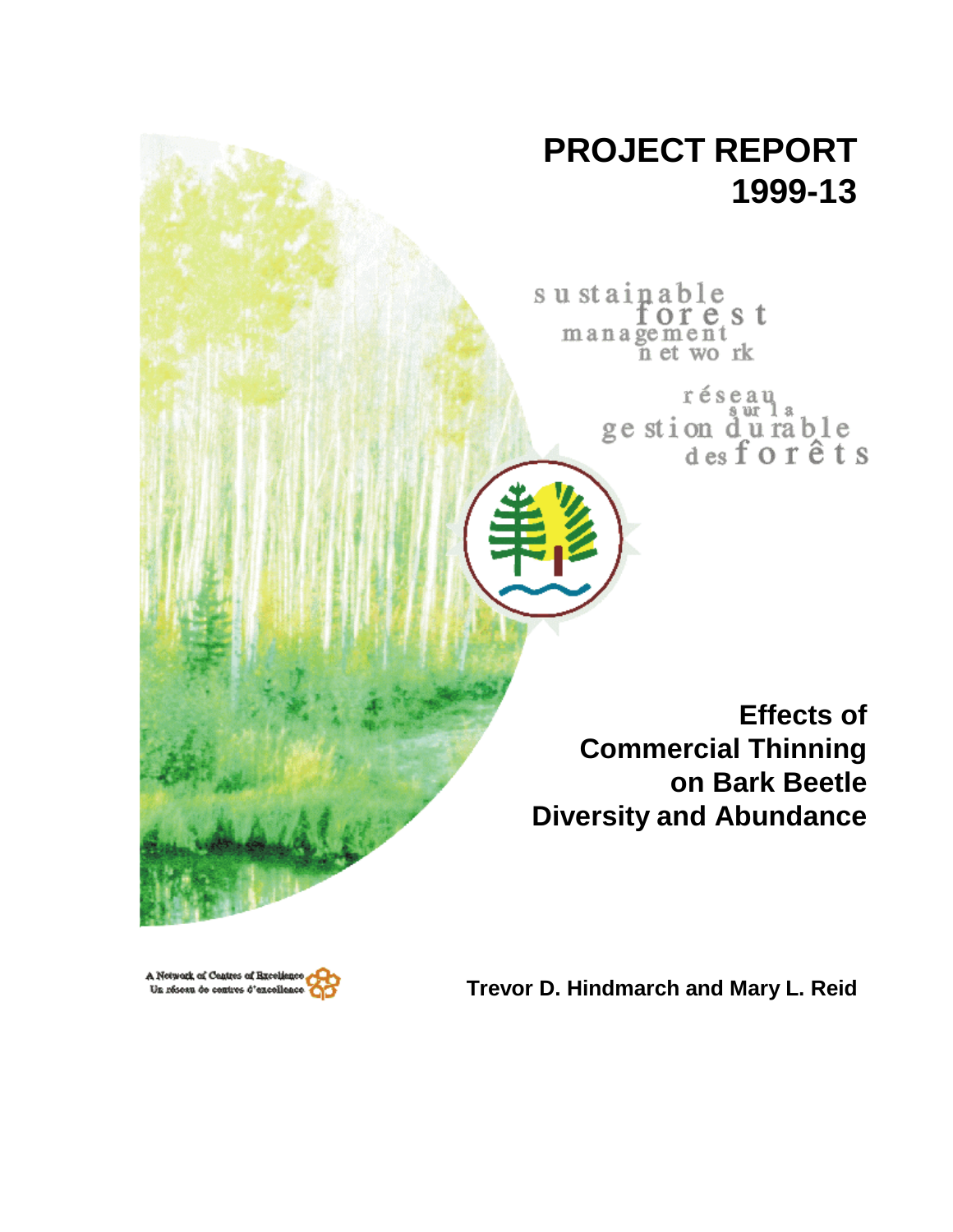For copies of this or other SFM publications contact:

Sustainable Forest Management Network G208 Biological Sciences Building UNIVERSITY OF ALBERTA Edmonton, Alberta, T6G 2E9 Ph: (780) 492 6659 Fax: (780) 492 8160 http://www.biology.ualberta.ca/sfm/

ISBN 1-55261-027-6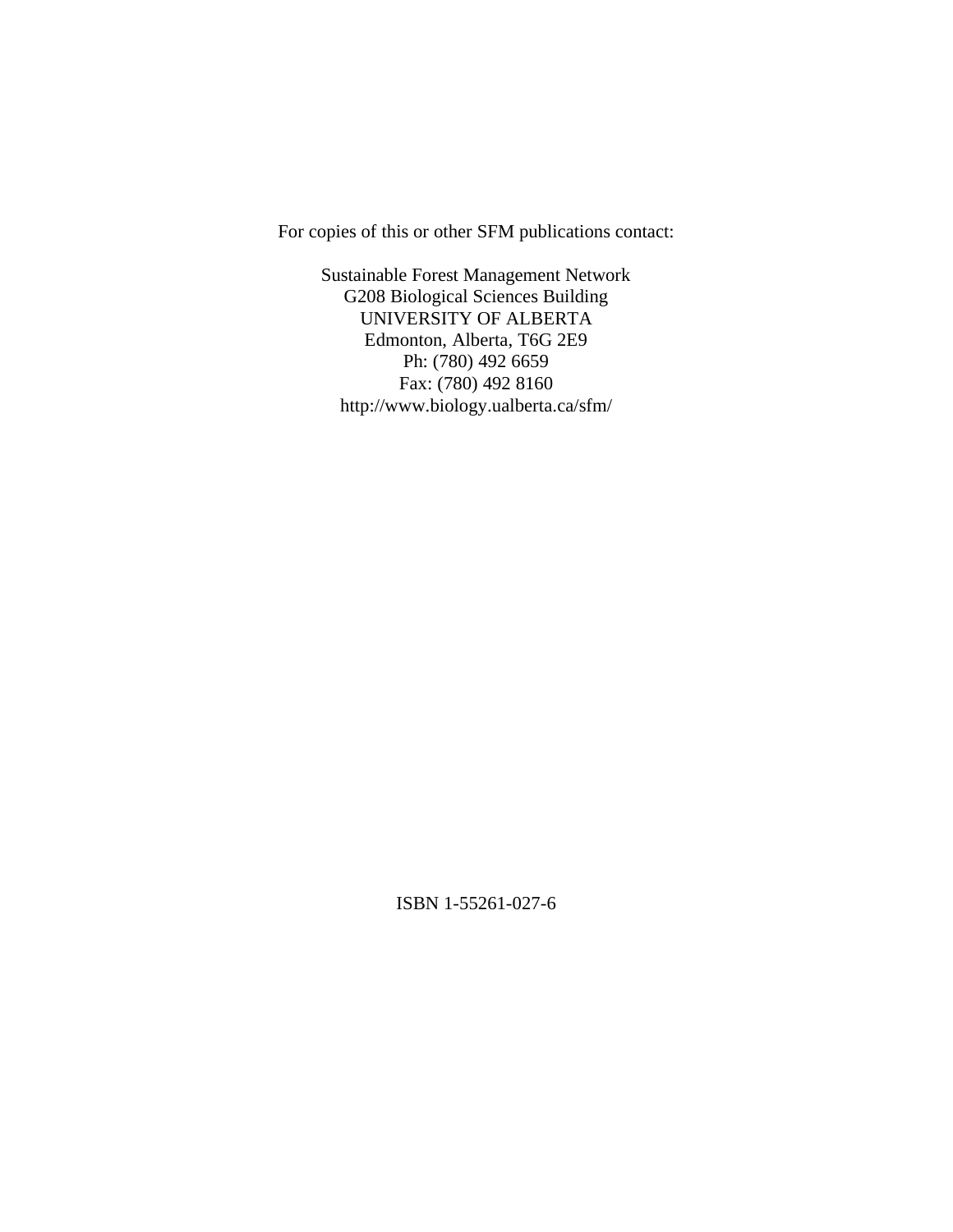# **Effects of Commercial Thinning on Bark Beetle Diversity and Abundance**

SFM Network Project: Effects of Commercial Thinning of Mature Lodgepole Pine Stands on Wood-inhabiting Insect Biodiversity.

by

**Trevor D. Hindmarch and Mary L. Reid**

Department of Biological Sciences University of Calgary

**May 1999**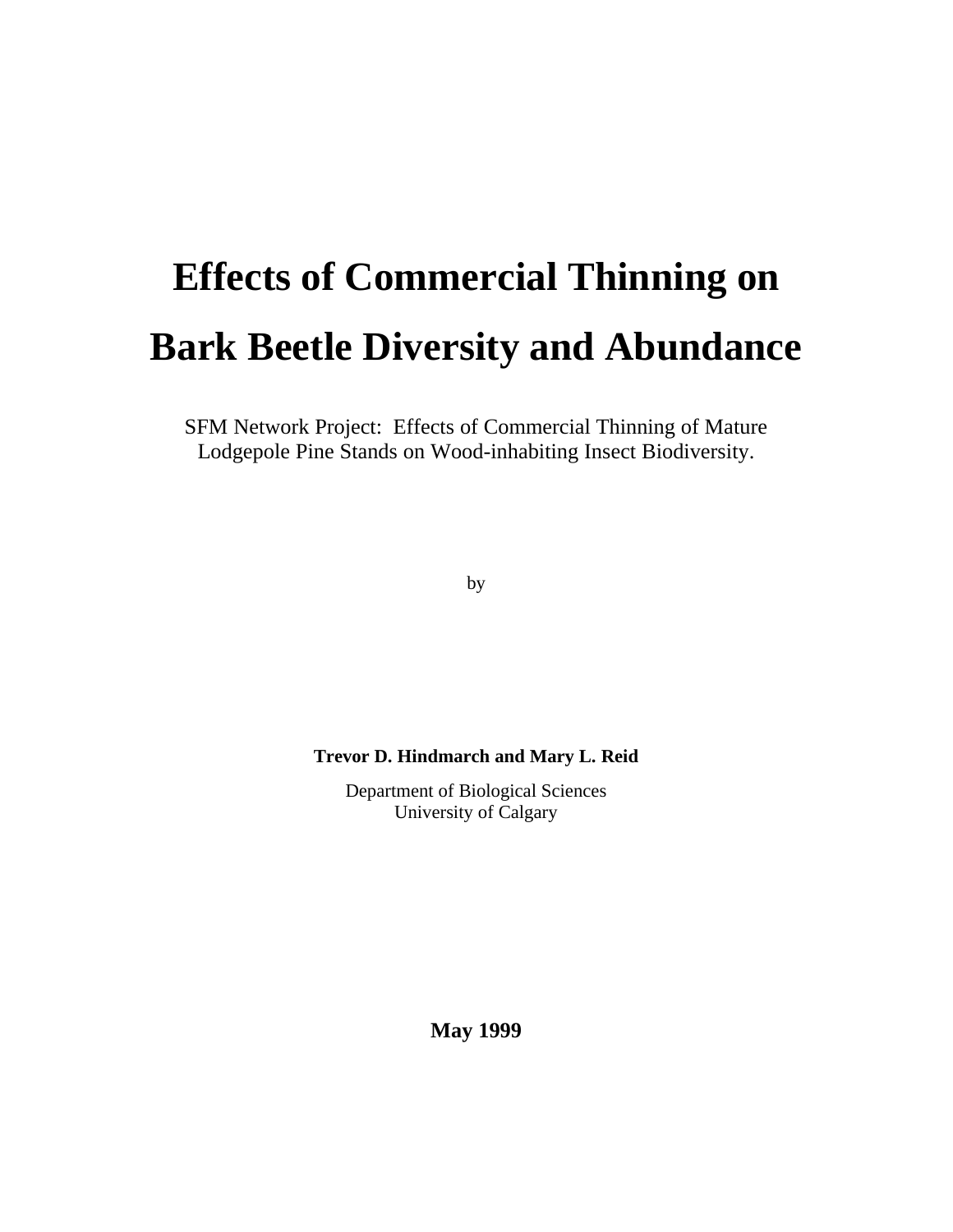### **EXECUTIVE SUMMARY**

Scolytid bark beetles typically attack freshly dead trees, including harvested ones, and sometimes switch to live trees when population sizes become large. It is therefore important to consider bark beetles when developing forest management plans. Beetles are likely sensitive to changes in the forest environment, and may therefore be affected by low impact harvesting practices such as commercial thinning. We investigated the effects of thinning mature lodgepole pine stands on bark beetle diversity and abundance near Whitecourt, Alberta.

Pheromone trapping suggests that thinning had no effect on bark beetle diversity, but did significantly increase their abundance relative to unthinned stands. The number of individuals of the two dominant bark beetle species (*Trypodendron lineatum* Olivier and *Ips pini* Say) captured in thinned and unthinned stands was positively correlated with wind speed. Only coarse woody debris in thinned stands was found to contain breeding bark beetles. Beetles only used coarse woody debris that was dead less than two years, and debris significantly larger than that readily available  $(10.7 + 0.5)$  cm diameter versus  $8.2 + 0.2$  cm, respectively). It therefore appears that finding a suitable host, which may be affected by both wind and coarse woody debris availability, determines patterns of abundance.

Thinning also enhanced dispersal success of pine engraver bark beetles. The temperature threshold for flight was met more often in thinned stands than in unthinned stands. Furthermore, thinning reduced dispersal costs as measured by distance dispersed and fat content. This may result in greater reproductive success in thinned stands, and, in turn, larger populations.

Thinning may also enhance reproductive success of pine engraver bark beetles as a result of increased tree vigour in the residual stand. Pine engraver reproductive success was significantly greater in trees that had been growing vigorously at the time of death: females laid more eggs and a higher proportion of their eggs developed resulting in more offspring produced per female than in less vigorous hosts. Consequently, trees that fall in thinned stands are superior hosts when compared to trees that fall in unthinned stands, and may lead to larger populations in thinned stands.

Both short- and long-term effects of thinning on beetle populations may be mitigated. Reducing the amount and size of coarse woody debris due to thinning will be important in limiting the number of hosts available to beetles. This would include timely removal of harvested boles. Since vigour of the remaining trees may be important, thinned stands should be regularly monitored for natural tree fall. Removing fewer trees during thinning should make stands less desirable to bark beetles due to lower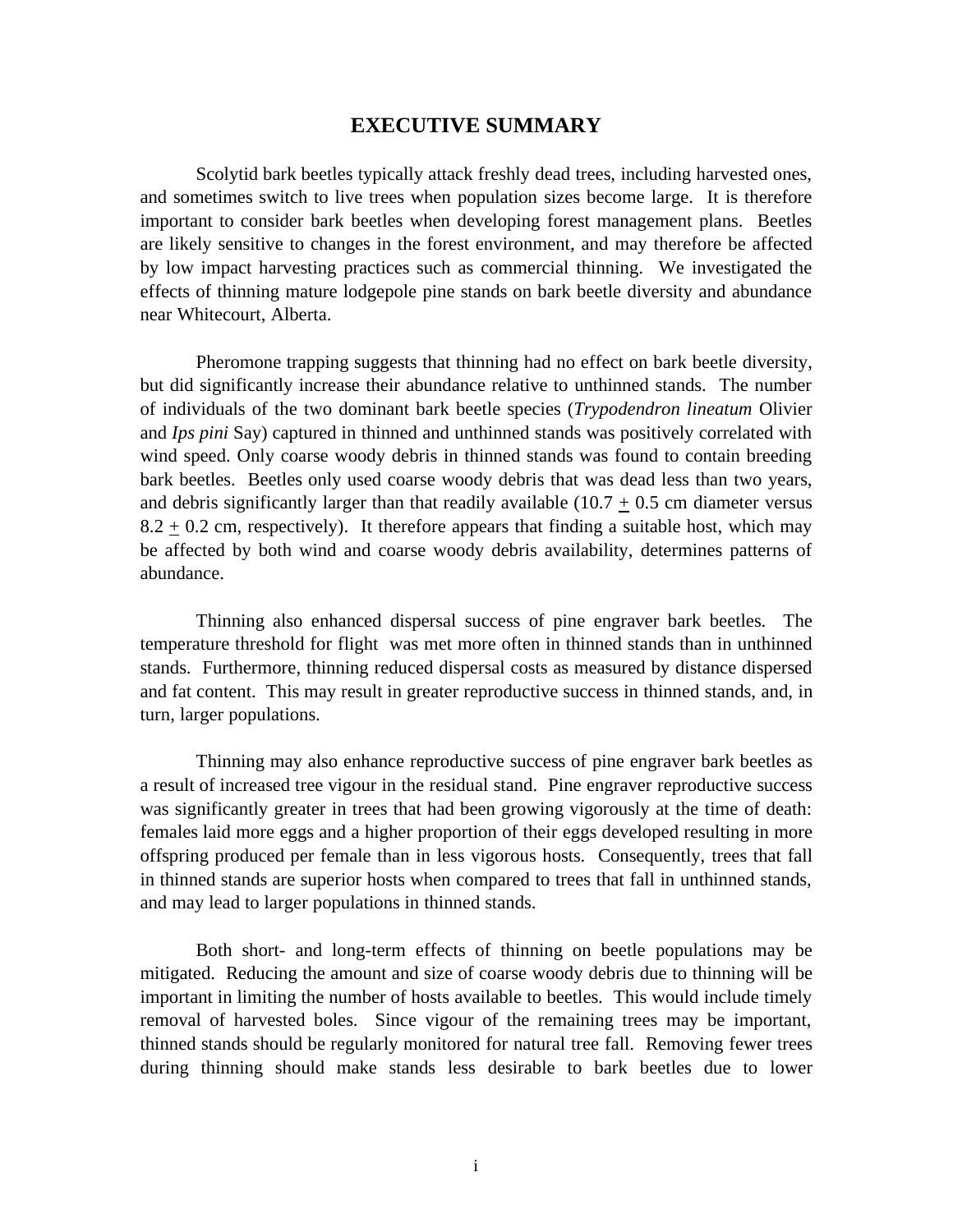temperatures, lower wind, and increased dispersal costs. Consequently, reproductive success of bark beetles can be limited by leaving more standing trees after thinning.

# **INTRODUCTION**

Bark beetles (Scolytidae) are important to forest ecosystem function and forest managers. Many of these beetles attack coarse woody debris and therefore aid in its decomposition and nutrient cycling within the forest (Harmon et al. 1986; Freedman et al. 1996). However, they may also attack and degrade harvested trees (Bright Jr. 1976). If their population levels are high, they may even attack living trees (Bright Jr. 1976). Their presence in a stand is ultimately determined by their ability to fly there, the availability of suitable hosts, and their reproductive success upon finding hosts. These aspects of beetle biology are likely sensitive to changes in the forest environment. This study investigates the effects of changes in the forest structure and microclimate associated with commercial thinning, a low impact alternative to clear-cutting, on beetle diversity and abundance.

During thinning, trees are selectively removed from a stand, resulting in an evenly spaced stand. The number of trees removed depends on harvesting objectives. Trees that are removed are topped and de-limbed on site, resulting in a large input of coarse woody debris. Furthermore, reduced tree density and crown closure make thinned stands warmer and windier than their unthinned counterparts (Bartos and Amman 1989; Schmid et al. 1991, 1992a, b; Bartos and Booth 1994).

Since most bark beetles fly in the mid-bole region (Forsse and Solbreck 1985; Safranyik et al. 1992), flight may be easier in thinned stands because there is less clutter for beetles to maneuver around en route to a host. Furthermore, large amounts of coarse woody debris in thinned stands mean a smaller distance for beetles to fly to find a host. Beetles are attracted to host volatiles (kairomones) emitted by trees as they senesce or are wounded as would be the case with commercial thinning (Hynum and Berryman 1980). There would be a very large kairomone plume emanating from thinned stands, thereby potentially attracting beetles from a large area. Moreover, increased wind speeds in thinned stands tend to focus plumes of kairomone and pheromone (volatiles produced by beetles that attract conspecifics; Fares et al. 1980) relative to calm conditions, making it easier for beetles to locate the source (Salom and McLean 1991). Finally, higher temperatures also make thinned stands better for flight since the temperature thresholds necessary for flight may be achieved more often in thinned stands than in unthinned stands. In sum, thinning may enhance conditions for bark beetles due to less vertical clutter, more coarse woody debris, higher winds, and higher temperatures.

Once in a thinned stand, beetles have a large number of hosts to choose from. The stand itself would, in turn, have the potential to accommodate large numbers of beetles. This would result in a large and very attractive pheromone plume that increases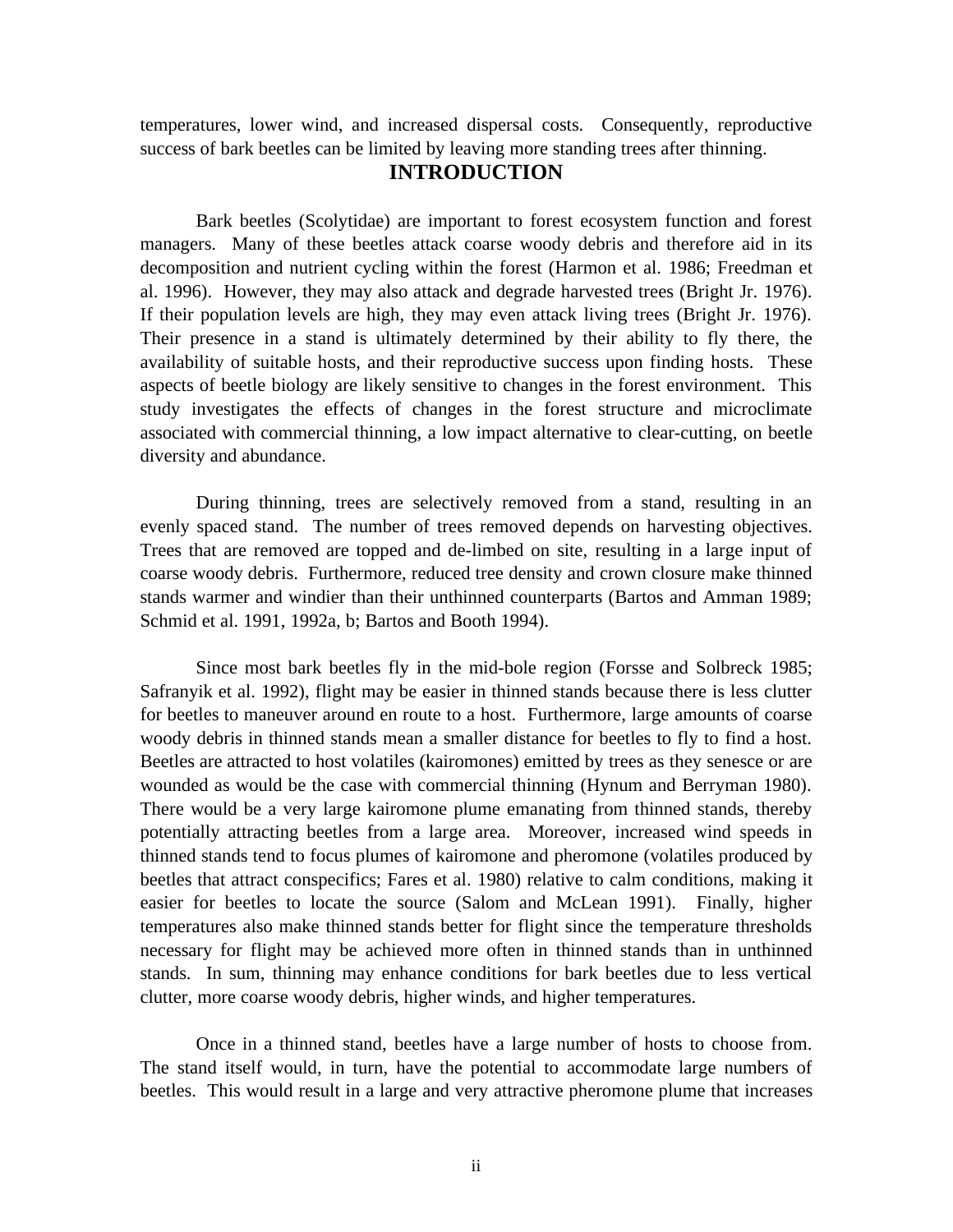the attraction of beetles beyond that of host cues alone. However, long-term coarse woody debris dynamics in thinned stands are unknown. Input of coarse woody debris may remain high following thinning as the remaining trees are more exposed to wind (Quine et al. 1995), thereby perpetuating large populations of beetles. Conversely, input of fresh coarse woody debris may quickly return to pre-harvest values, forcing beetles to go to other stands in search of hosts.

Thinning is likely to increase reproductive success in several ways. Higher energy reserves (measured as fat) following flight in thinned stands may be used for acquiring mates and producing offspring. Fatter beetles generally emit larger pheromone plumes to attract mates (Gries et al. 1990), and will be able invest more in egg production. Also, changes in host tree vigour as a result of thinning may affect bark beetle reproductive success.

The main goal of this study was to investigate the effects of commercial thinning of mature lodgepole pine stands (*Pinus contorta* var. *latifolia* Engelm.) on scolytid bark beetle diversity and abundance. Given the many changes in forest structure and microclimate associated with commercial thinning, the second goal of this study was to determine which aspects of forest structure and microclimate best explain diversity and abundance of these beetles. The effects of thinning on flight and reproductive success are also considered.

# **SUMMARY OF RESULTS**

This study was conducted in four commercially thinned lodgepole pine stands and their unthinned counterparts (internal and external controls) near Whitecourt, Alberta, Canada (54°N 115°W). Sampling was done in the summers of 1996, 1997, and 1998. Three of the stands had been thinned in the winter prior to sampling in 1996, while the fourth was thinned in the winter prior to sampling in 1997.

#### **Effects of Commercial Thinning on Forest Structure and Microclimate**

During thinning, approximately two-thirds of the trees were removed from the stand, and the harvesting equipment made 4 m wide trails at 20 m intervals throughout the stand. Average tree densities  $(± SE)$  were  $841 ± 73$  trees ha<sup>-1</sup> in thinned stands, 2703  $+$  289 trees ha<sup>-1</sup> in internal controls, and 2346  $+$  371 trees ha<sup>-1</sup> in external controls. The crowns and limbs of trees that were removed were left in the stand. The amount of fresh coarse woody debris in thinned stands was therefore an order of magnitude greater in thinned stands than in their unthinned counterparts in the first year after thinning (Figure 1). Input of fresh coarse woody debris was equal in thinned stands and their unthinned counterparts in the second and third year after thinning (Figure 1).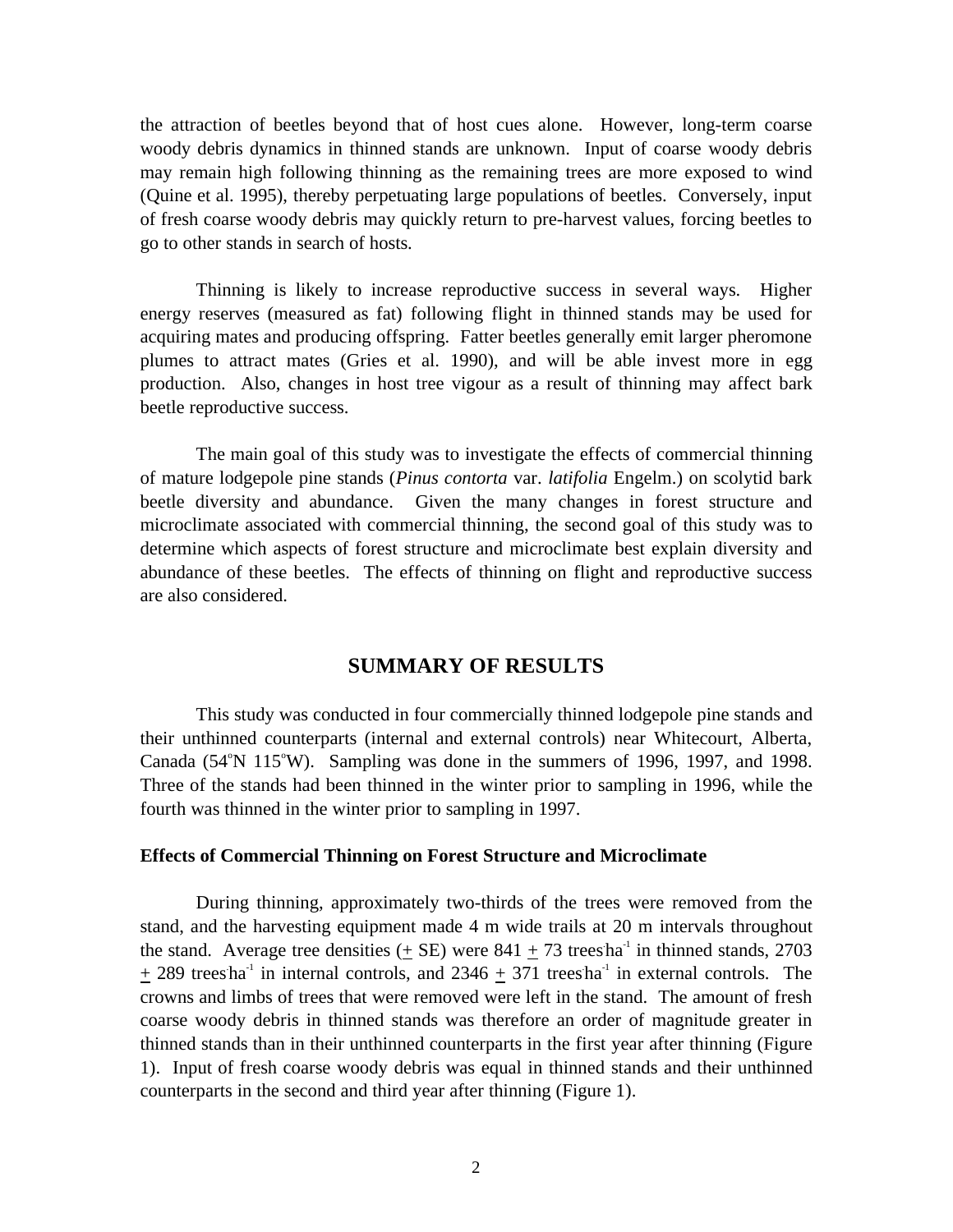Temperature and wind were monitored at the centre of each stand weekly. To remove daily and seasonal variation in temperature and wind speed, the data were averaged at each site for each week, and the difference of each stand from the mean (residuals) was used to compare thinned and unthinned stands. Thinned stands were warmer than unthinned stands in the first three years after thinning (Figure 2a). Thinned stands were also windier than unthinned stands over this time (Figure 2b).

#### **Patterns of Beetle Diversity and Abundance**

Beetle activity was determined using pheromone baited funnel traps and by excavating coarse woody debris originating at the time of thinning or later. In both cases,diversity was quantified using Shannon's H diversity index, which considers both species richness and evenness.

Twenty-one species were captured in pheromone traps. The diversity of beetles captured in pheromone traps did not differ in thinned and unthinned stands, or differ over time (Figure 4). Two species dominated pheromone trap catches: over ninety percent of individuals captured were either striped ambrosia beetles (*Trypodendron lineatum* Olivier) or pine engravers (*Ips pini* Say). Consequently, abundance analyses focused on these species. Striped ambrosia beetles were more abundant in thinned stands than in unthinned stands, a difference that persisted over time (Figure 5). The abundance of striped ambrosia beetles was positively affected by wind speed (Figure 6). Pine engraver abundance was also greater in thinned stands over time (ANOVA,  $F_{1,24} = 623.69$ , p < 0.0001). Pine engraver abundance was positively associated with the current amount of fresh coarse woody debris (ANOVA,  $F_{1,26} = 11.59$ , p < 0.01), the amount of coarse woody debris available the previous year (ANOVA,  $F_{1,26} = 7.73$ ,  $p = 0.01$ ), and wind speed (ANOVA,  $F_{126} = 8.86$ , p < 0.01).

Six species were found during coarse woody debris excavations, and were only found in thinned stands despite similar search effort in unthinned stands. These beetles attacked debris less than 2 years old, and that was larger than average (Figure 7). For coarse woody debris excavations, the abundance  $(\# ha^1)$  of striped ambrosia beetles was due to the amount of fresh coarse woody debris (ANOVA,  $F_{1,26} = 6042.89$ ,  $p = 0.001$ ). Pine engraver abundance was also due to the amount of fresh coarse woody debris  $(ANOVA, F<sub>1.26</sub> = 7.99, p < 0.01).$ 

Beetle populations responded positively to the increase in commercial thinning as seen in both the coarse woody debris excavations and pheromone trap catches. The coarse woody debris excavations suggest that this response was due to the large, one-time input of fresh coarse woody debris in thinned stands. This response persisted in the pheromone trap catches, suggesting that some other change in the forest environment associated with commercial thinning helped determine the abundance of beetles. For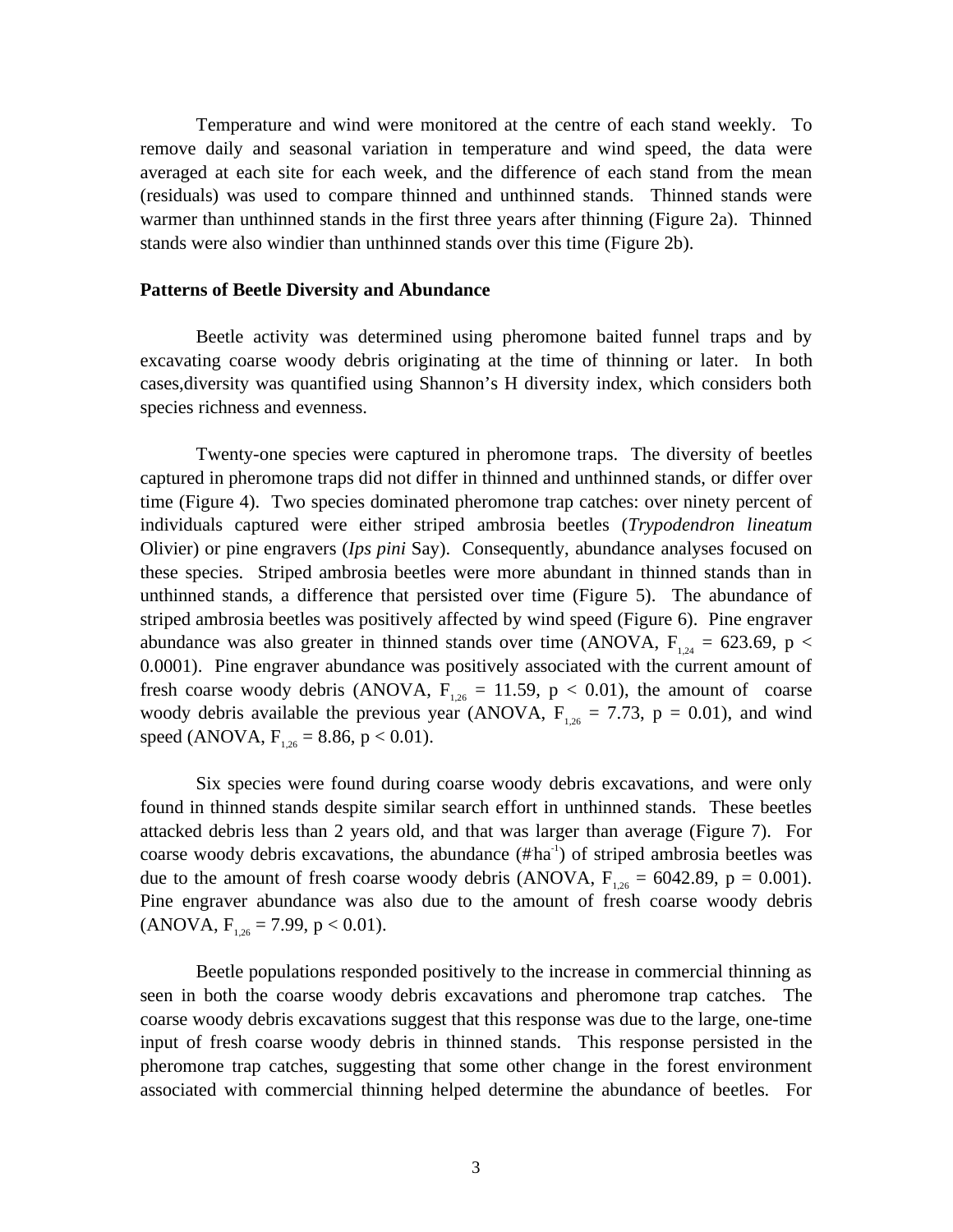pheromone trap catches, wind appeared to be important in determining the abundance of beetles. Since coarse woody debris and wind seem to work together were positively associated with beetle abundance, it is likely that finding a host is determining beetle activity in a stand.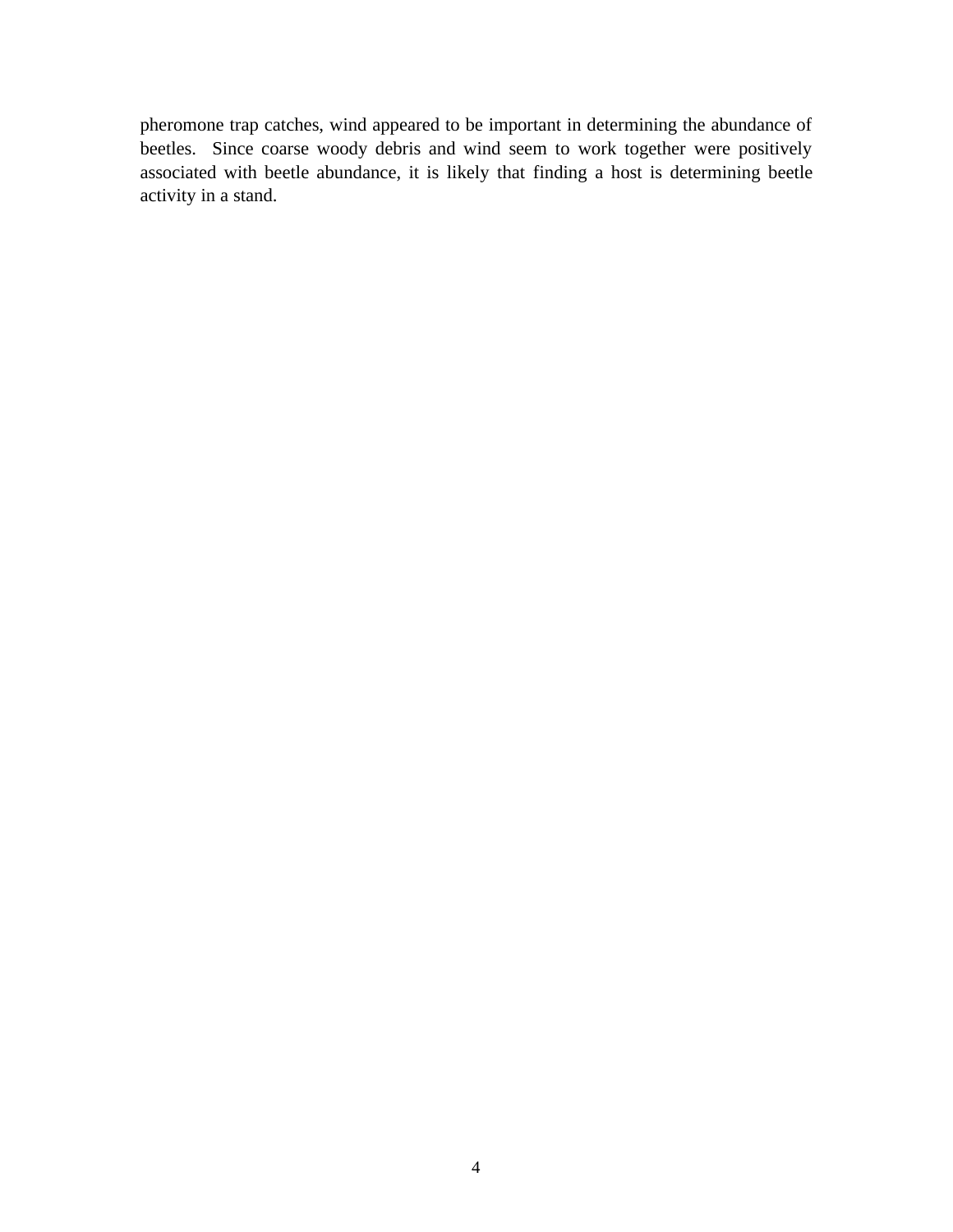#### **Beetle Flight**

To determine whether dispersal during host-seeking is more successful in thinned stands, marked pine engravers were released in thinned and unthinned stands (see Hindmarch and Reid, submitted). They were recaptured in pheromone traps placed at 50 m intervals up to 200 m away from the release point in four cardinal directions. Beetles were only recaptured on the first day of trials with temperatures above  $19^{\circ}$  C (Figure 8). The temperature threshold of  $19^{\circ}$  C was met more often in thinned stands than in unthinned stands due to significant temperature differences between these two types of stands (Figure 9). Thus, beetles in thinned stands should be able to search for hosts more often than those in unthinned stands.

Thinning did not effect the percentage of beetles recaptured in thinned and unthinned stands on the first day of each trial (ANOVA  $F_{19} = 0.90$ , p > 0.3). There was also no difference in the percentage of beetles recaptured in thinned and unthinned stands over the duration of each trial (ANOVA  $F_{19} = 0.015$ , p > 0.9). However, beetles were recaptured further from the release point in thinned stands than in unthinned stands (Figure 10). Furthermore, fat content of beetles recaptured in thinned stands was slightly higher than those recaptured in unthinned stands on the first day of each trial (Figure 11), and over the duration of each trial (Figure 12). These results suggest that thinning reduced dispersal costs relative to unthinned stands. Consequently, thinning may have a significant effect on the reproductive success of beetles because beetle will have more energy available for reproduction.

#### **Beetle Reproduction**

Reproductive success of pine engravers was examined as a function of tree vigour using freshly felled jack pine (*Pinus banksiana* Lamb.) from a 77 year old stand (Reid and Robb 1999). The number of eggs laid, egg gallery length, proportion of eggs that successfully developed, and number of emerged offspring per female were higher on trees that had been growing most vigorously before death.

## **MANAGEMENT APPLICATIONS**

Commercial thinning had a significant effect on bark beetles. Although diversity did not change after thinning, the number of beetles in thinned stands was higher than in unthinned stands. Furthermore, beetles in thinned stands chose the biggest logs possible for breeding, and had higher reproductive success in the most vigorous hosts. Beetles could also fly on more days and do so more easily in thinned stands than in unthinned stands.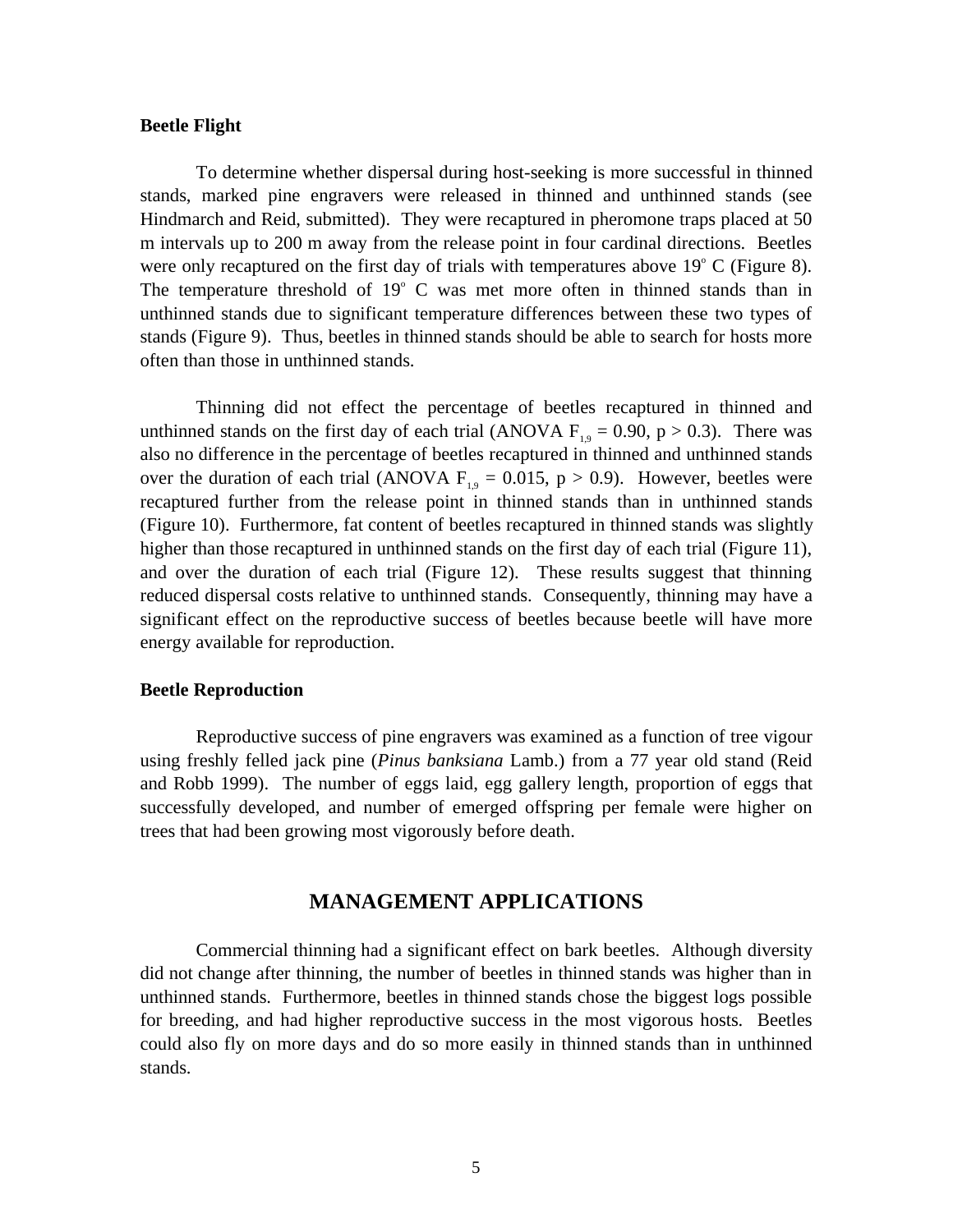Both short- and long-term effects of thinning may be further reduced by controlling the amount of coarse woody debris. The amount of coarse woody debris affected the number of pine engravers captured in pheromone traps. It did not, however, affect the number of striped ambrosia beetle captured. This is not surprising given that striped ambrosia beetles are wood-borers, and are able to use older debris (Bright Jr. 1976). Perhaps the effects of thinning on striped ambrosia beetle activity will therefore be prolonged. Nonetheless, these two species attacked the largest coarse woody debris in the stand. Controlling the amount and size of coarse woody debris would further reduced the chance of large population sizes that could subsequently force a switch in attack strategies in beetles, going from coarse woody debris to live trees or into log decks.

Long-term effects of thinning on beetle activity may also be mitigated by reducing the number of trees removed during thinning. Tree density will remain relatively constant after thinning. Consequently, wind speeds will remain higher in thinned stands than in unthinned stands (Bartos and Amman 1989; Schmid et al. 1991, 1992b; this study). Since both pine engravers and striped ambrosia beetles were drawn to stands with relatively high wind speeds, their increased activity in thinned stands relative to unthinned stands is likely to persist. They may do well in thinned stands because it is much easier to find suitable hosts (Seybert and Gara 1970; Billings et al. 1976; Fares et al. 1980; Hynum and Berryman 1980), even though coarse woody debris input levels are the same as in unthinned stands. Furthermore, reduced flight costs in thinned stands relative to unthinned stands, as well as a larger window of flight opportunity due to higher temperatures, may result in greater reproductive success in thinned stands. This would, in turn, have an effect on overall beetle activity in a stand.

If thinning increases tree vigour (Mitchell et al. 1983), then coarse woody debris input also needs to be monitored long-term. Beetles make better use of coarse woody debris from vigorous trees, resulting in high reproductive success. Combined with easier flight and host finding in thinned stands, this could allow pine engraver activity to remain higher than in unthinned stands. It may be necessary to quickly remove fallen trees before they are attacked. This would be especially true after large fall-down events due to wind storms or heavy snow fall in which the amount of coarse woody debris is particularly high and therefore capable of attracting a large number of beetles to a stand.

# **CONCLUSIONS**

Commercial thinning changes some attributes of the forest environment that increased the abundance, but not the diversity, of bark beetles. Increased coarse woody debris and wind speeds make thinned stands more desirable to beetles than unthinned stands. The greater abundance of beetles in thinned stands may also be due to enhanced dispersal ability in terms of the amount of time available for flight and reduced dispersal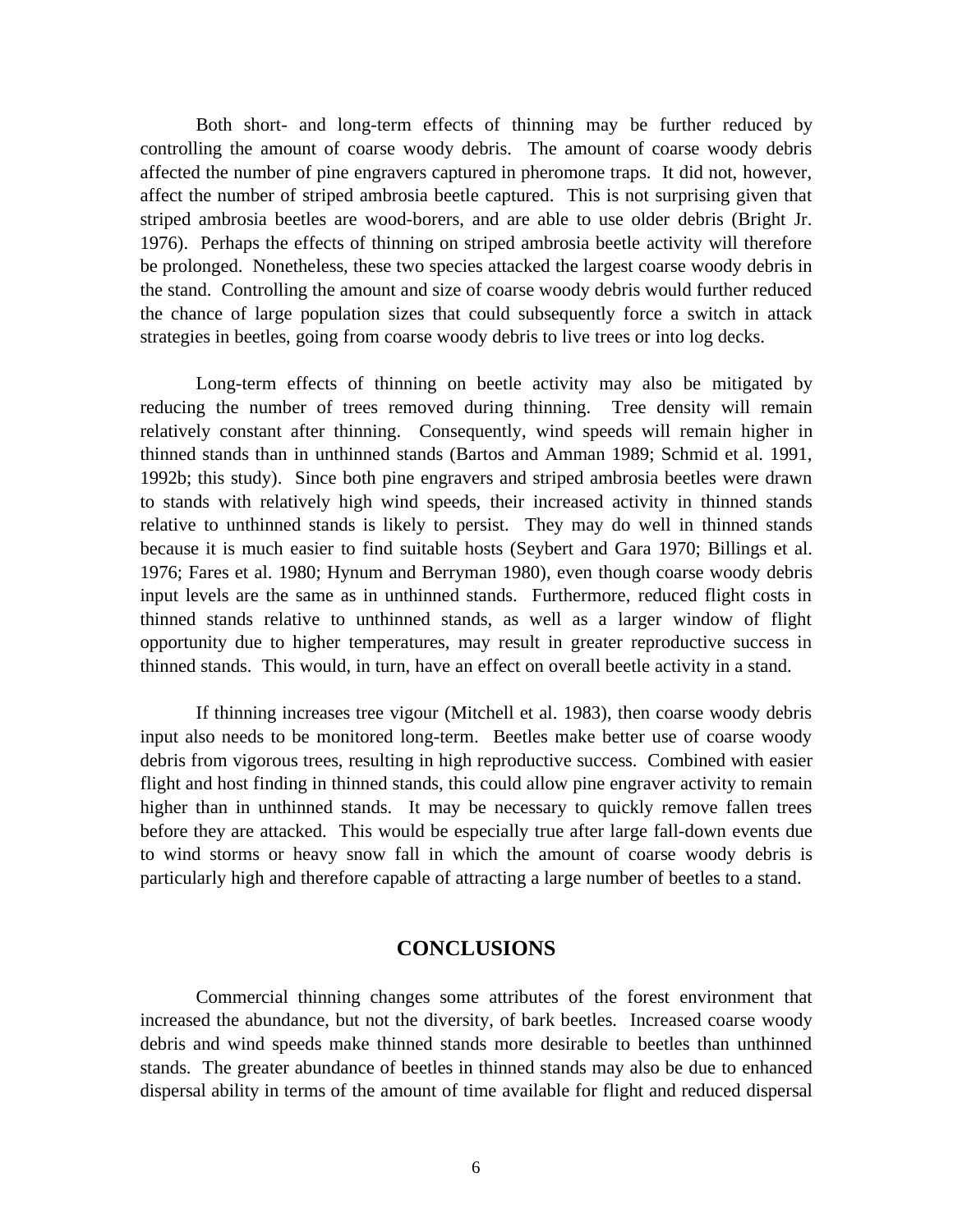costs. Increased reproductive success of beetles in vigorous hosts may also be important given that the trees remaining after thinning are expected to become more vigorous. The increased population sizes of beetles due to thinning may be reduced by minimizing the amount and size of coarse woody debris remaining after thinning, monitoring coarse woody debris input after thinning, and removing fewer trees.

# **ACKNOWLEDGMENTS**

This project was funded by a Network of Centres of Excellence - Sustainable Forest Management grant to MLR and an Industrial Research Assistance Program grant to TDH, MLR, and Richard Krygier (Millar Western Industries Ltd., Whitecourt, Alberta). Special thanks to Richard Krygier and the staff at Millar Western Industries Ltd. for their help on this project. We appreciate Brett Purdy's assistance with the IRAP application. Ed Johnson (University of Calgary) provided additional equipment. We also appreciate the hard work and dedication of James Burns, Sandra Lucas, Michael Murray, and Campbell Pearce who helped in the field.

# **REFERENCES**

- Bartos, D.L., and Amman, G.D. 1989. Microclimate: An alternative to tree vigour as a basis for mountain pine beetle infestations. USDA For. Serv. Res. Pap. INT-400.
- Bartos, D.L., and Booth, G.D. 1994. Effects of thinning on temperature dynamics and mountain pine beetle activity in a lodgepole pine stand. USDA For. Serv. Res. Pap. INT-RP-479.
- Billings, R.F., Gara, R.I., and Hrutfiord, B.F. 1976. Influence of ponderosa pine resin on response of *Dendroctonus ponderosae* to synthetic trans-verbenol. Environ. Entomol. 5: 171-179.
- Bright, D.E. Jr. 1976. The bark beetles of Canada and Alaska (Coleoptera: Scolytidae). Canada Department of Agriculture, Ottawa, Ontario, Canada.
- Fares, Y., Sharpe, P.J.H., and Magnuson, C.E. 1980. Pheromone dispersion in forests. J. Theor. Biol. 84: 335-359.
- Forsse, E. and Solbreck, C. 1985. Migration in the bark beetle *Ips typographus* L.: duration, timing and height of flight. Z. ang. Ent. 100: 47-57.
- Freedman, B., Zelazny, V., Beaudette, D., Fleming, T., Flemming, S., Forbes, G., Gerrow, J.S., Johnson, G., and Woodley, S. 1996. Biodiversity implications of changes in the quantity of dead organic matter in managed forests. Environ. Rev. 4: 238-265.
- Gries, G., Bowers, W.W., Gries, R., Noble, M., and Borden, J.H. 1990. Pheromone production by the pine engraver *Ips pini* following flight and starvation. J. Insect Physiol. 36: 819-824.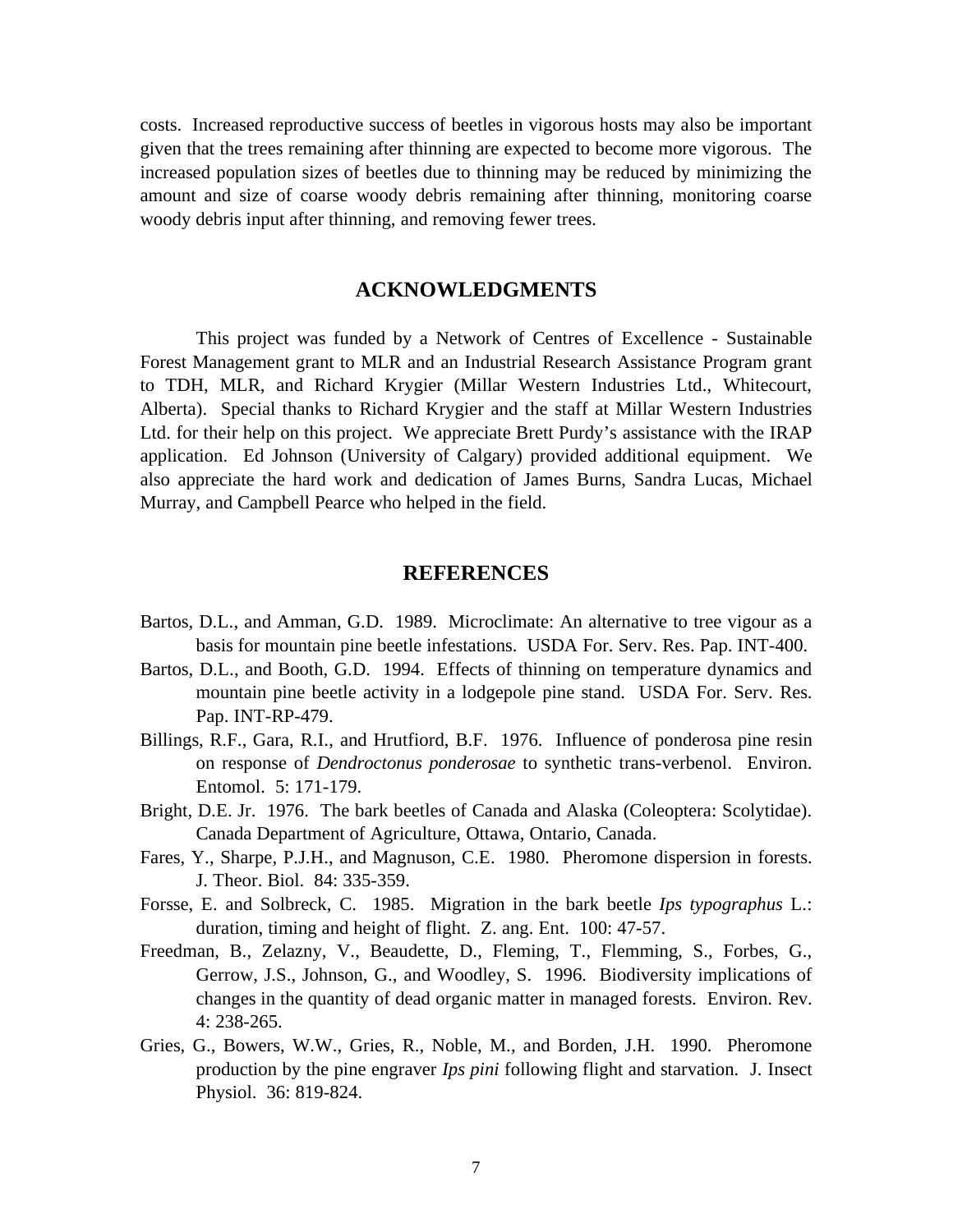- Harmon, M.E., Franklin, J.F., Swanson, F.J., Sollins, P., Gregory, S.V., Lattin, J.D., Anderson, N.H., Cline, S.P., Aumen, N.G., Sedell, J.R., Lienkaemper, G.W., Cromack, K., and Cummins, K.W. 1986. Ecology of coarse woody debris in temperate ecosystems. Adv. Ecol. Res. 15: 133-302.
- Hindmarch, T.D., and Reid, M.L. Effects of forest structure on dispersal costs in pine engraver bark beetles (Coleoptera: Scolytidae). Submitted.
- Hynum, B.G., and Berryman, A.A. 1980. *Dendroctonus ponderosae* (Coleoptera: Scolytidae): Pre-aggregation landing and gallery initiation on lodgepole pine. Can. Ent. 112: 185-191.
- Mitchell, R.G., Waring, R.H., and Pitman, G.B. 1983. Thinning lodgepole pine increases tree vigour and resistance to mountain pine beetle. For. Sci. 29: 204- 211.
- Quine, C., Coutts, M., Gardiner, B., and Pyatt, G. 1995. Forests and wind: management to minimize damage. HMSO, London, England.
- Reid, M.L., and Robb, T. 1999. Death of vigorous trees benefits bark beetles. Oecologia In Press.
- Safranyik, L., Linton, D.A., Silversides, R., and McMullen, L.H. 1992. Dispersal of released mountain pine beetles under the canopy of a mature lodgepole pine stand. J. Appl. Ent. 113: 441-450.
- Salom, S.M., and McLean, J.A. 1991. Flight behavior of Scolytid beetle in response to semiochemicals at different wind speeds. J. Chem. Ecol. 17: 647-661.
- Schmid, J.M., Mata, S.A., and Schmidt, R.A. 1991. Bark temperature patterns in ponderosa pine stands and their possible effects on mountain pine beetle behavior. Can. J. For. Res. 21: 1439-1446.
- Schmid, J.M., Mata, S.A., and Allen, D.C. 1992a. Potential influences of horizontal and vertical air movement in ponderosa pine stands on mountain pine beetle dispersal. USDA For. Serv. Res. Note RM-516.
- Schmid, J.M., Mata, S.A., and Schmidt, R.A. 1992b. Bark temperature patterns in mountain pine beetle susceptible stands of lodgepole pine in the central Rockies. Can. J. For. Res. 22: 1669-1675.
- Seybert, J.P., and Gara, R.I. 1970. Notes on flight and host-selection behaviour of the pine engraver, *Ips pini* (Coleoptera: Scolytidae). Ann. Ent. Soc. Am. 63: 947- 950.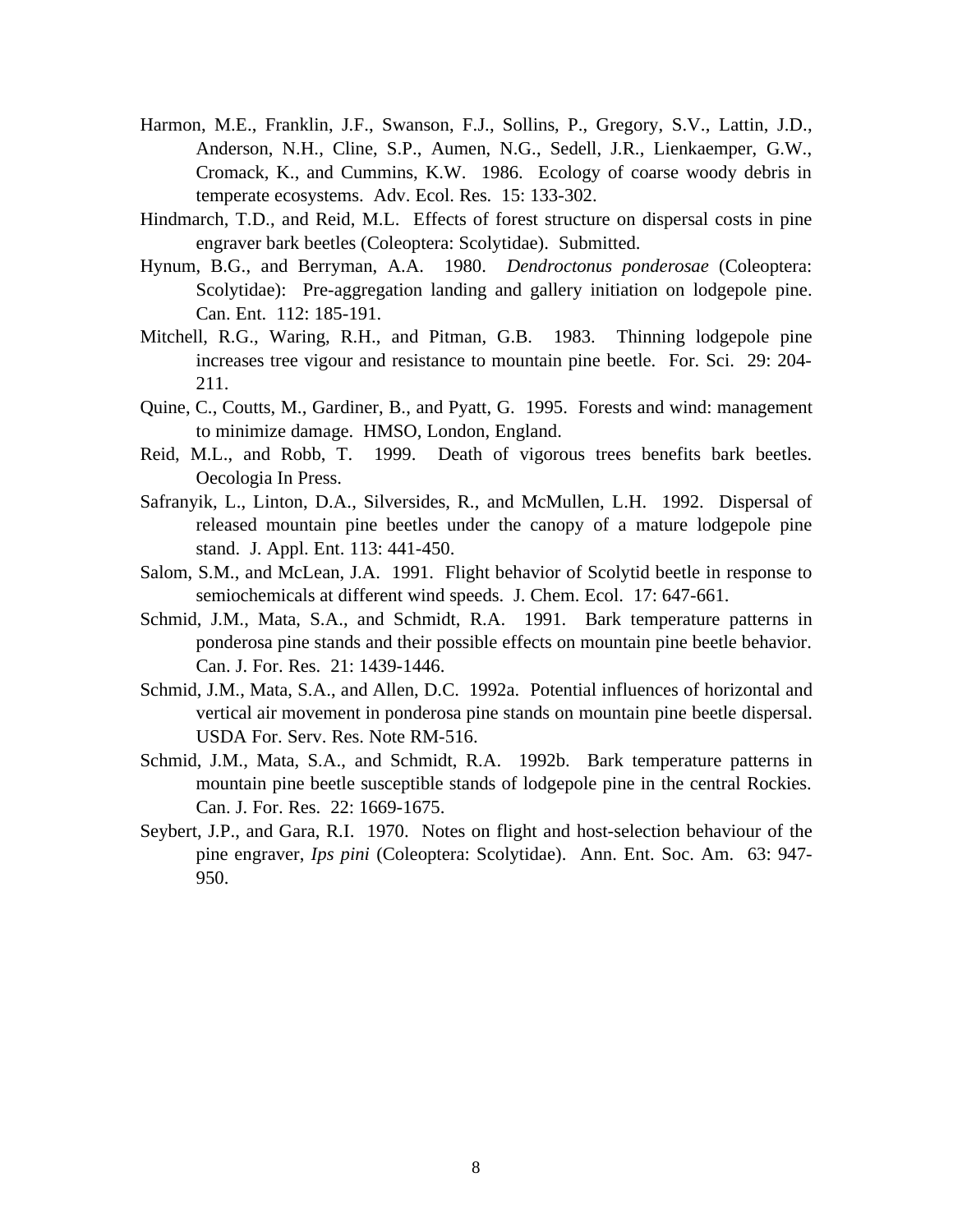

Time Since Thinning (year)

Figure 1. There was a large input of coarse woody debris associated with commercial thinning (Kruskal-Wallis test,  $p < 0.05$ ). Input returned to normal in the second and third years after thinning (Kruskal-Wallis tests,  $p > 0.05$ ). Bars indicate means for all sites. Symbols indicate means for individual sites. Note break in scale on y-axis.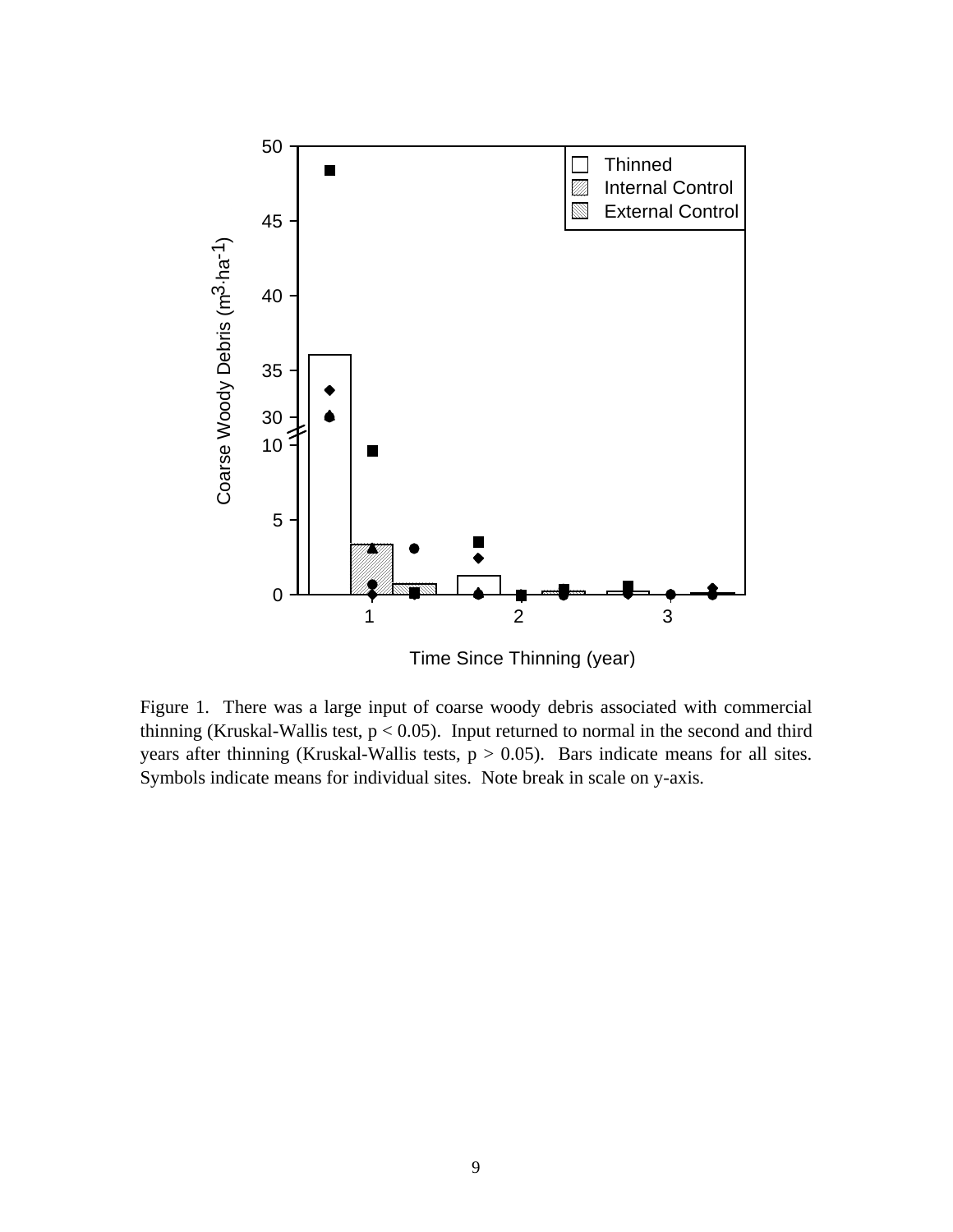

Figure 2. Thinned stands were significantly warmer than unthinned stands (Kruskal-Wallis test,  $p < 0.05$ ) once corrected for seasonal variation (residuals). Bars indicate means for all sites. Symbols indicate means for individual sites.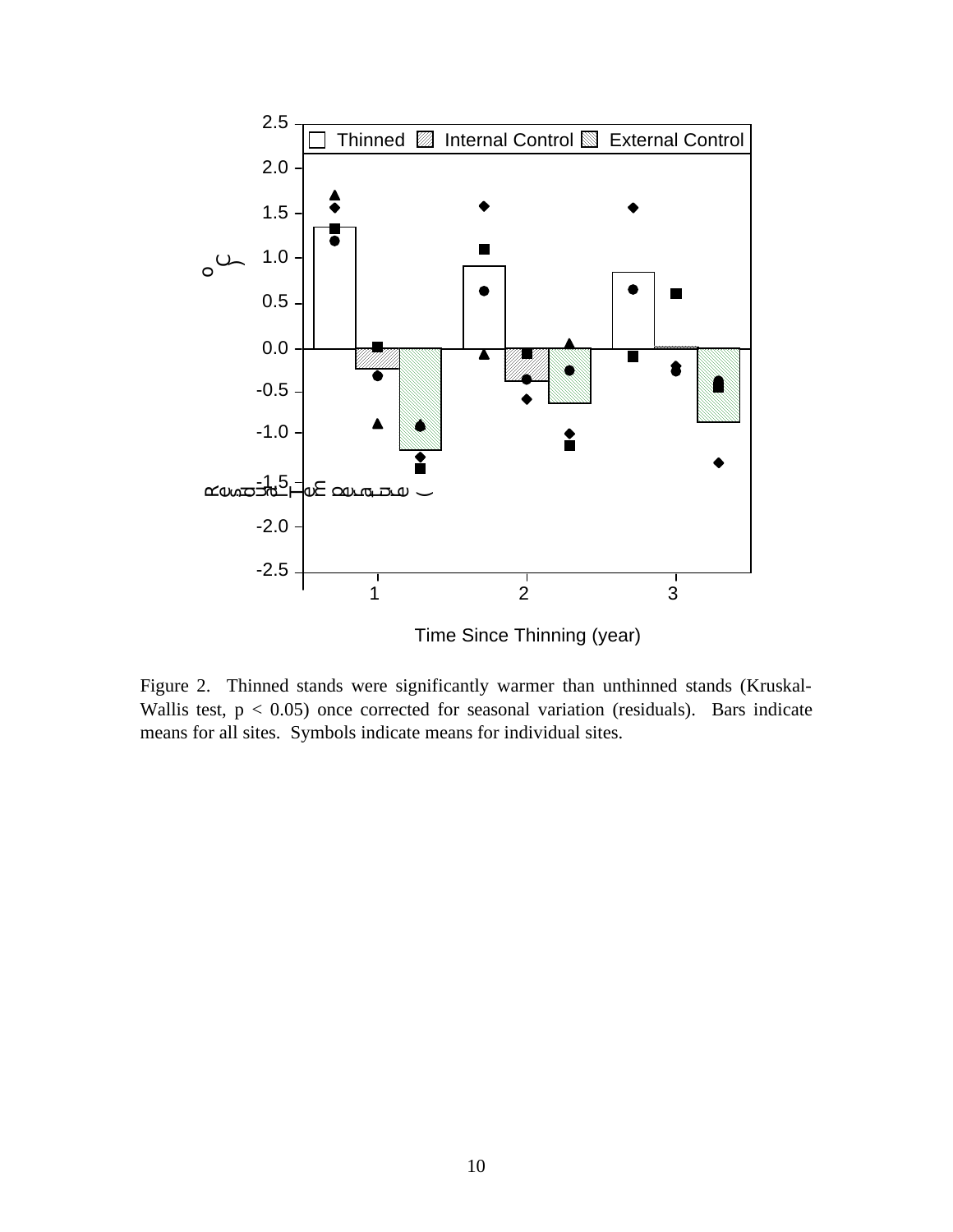

Figure 3. Thinned stands were significantly windier than unthinned stands (Kruskal-Wallis test,  $p < 0.05$ ) once corrected for daily variation (residuals). Bars indicate means

for all sites. Symbols indicate means for individual sites.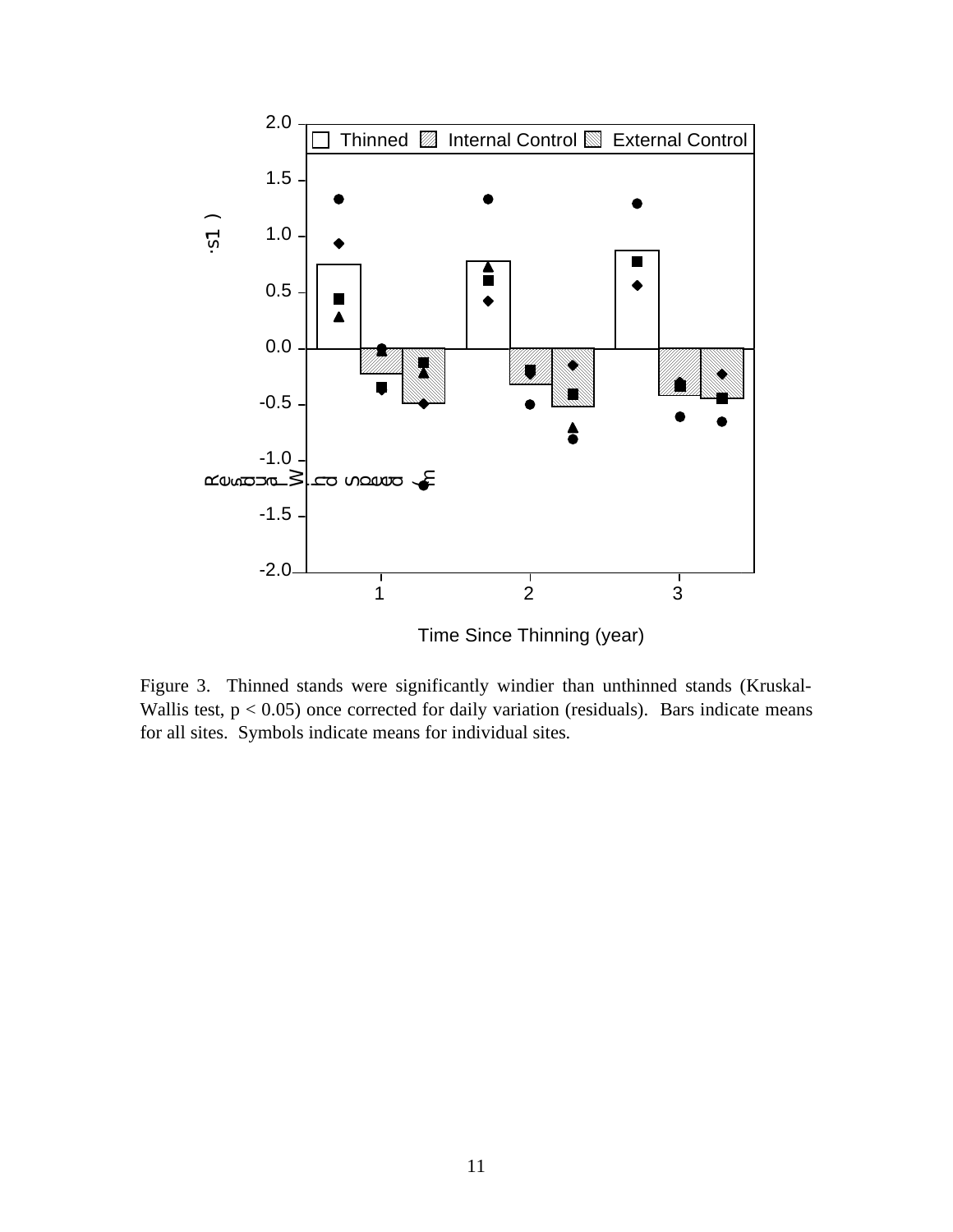

Time Since Thinning (year)

Figure 4. Diversity of beetles captured in pheromone traps did not differ in thinned and unthinned stands (ANOVA,  $F_{2,24} = 2.25$ ,  $p > 0.1$ ) or change over time (ANOVA,  $F_{2,24} =$ 1.39,  $p > 0.2$ ). Bars indicate means for all sites. Symbols indicate means for individual sites.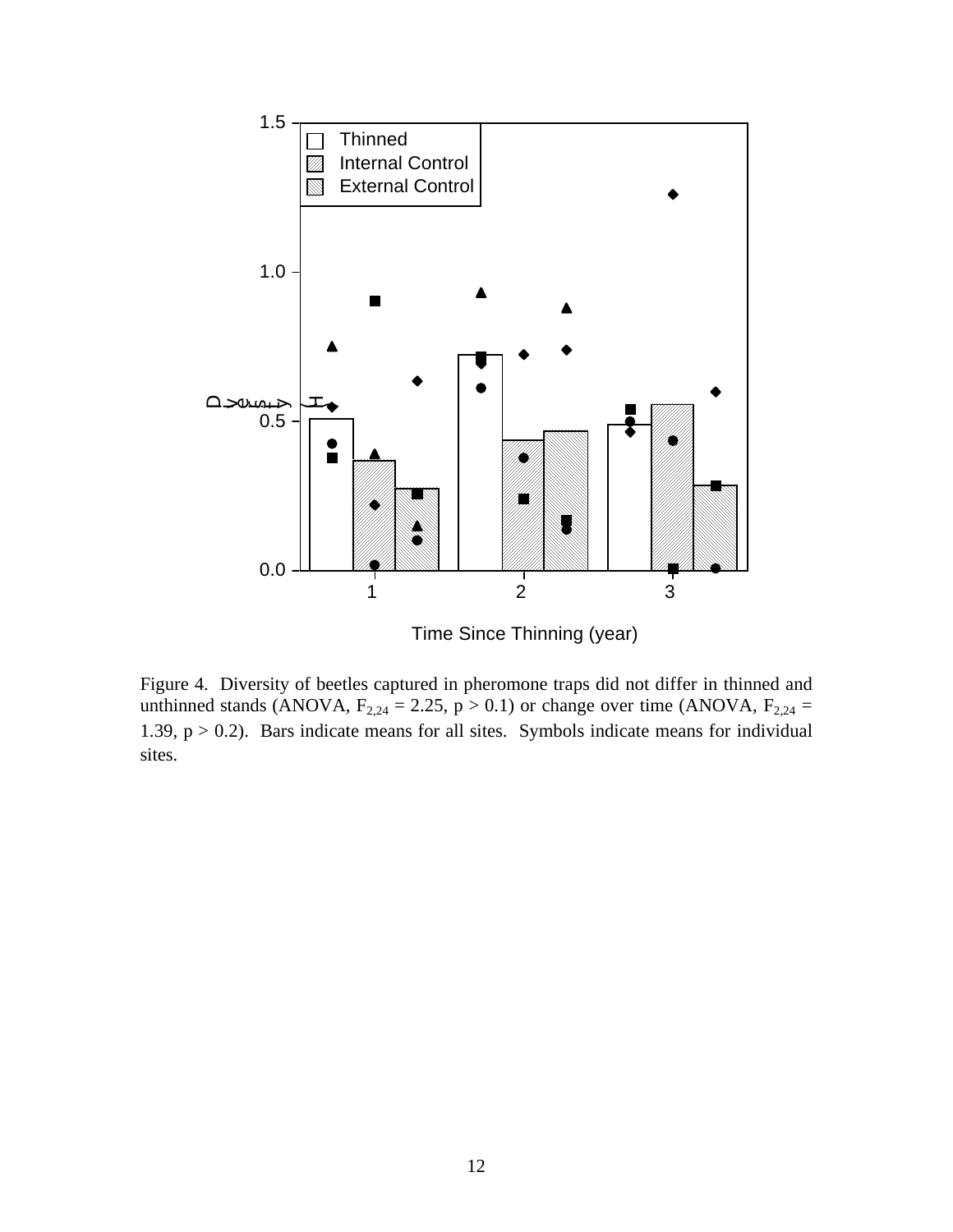

Time Since Thinning (year)

Figure 5. Striped ambrosia beetles were more abundant in thinned stands than in unthinned stands (ANOVA,  $F_{2,24} = 30.46$ ,  $p < 0.0001$ ). This difference persisted over time (ANOVA,  $F_{2,24} = 0.036$ ,  $p > 0.9$ ). Bars indicate means for all sites. Symbols indicate means for individual sites.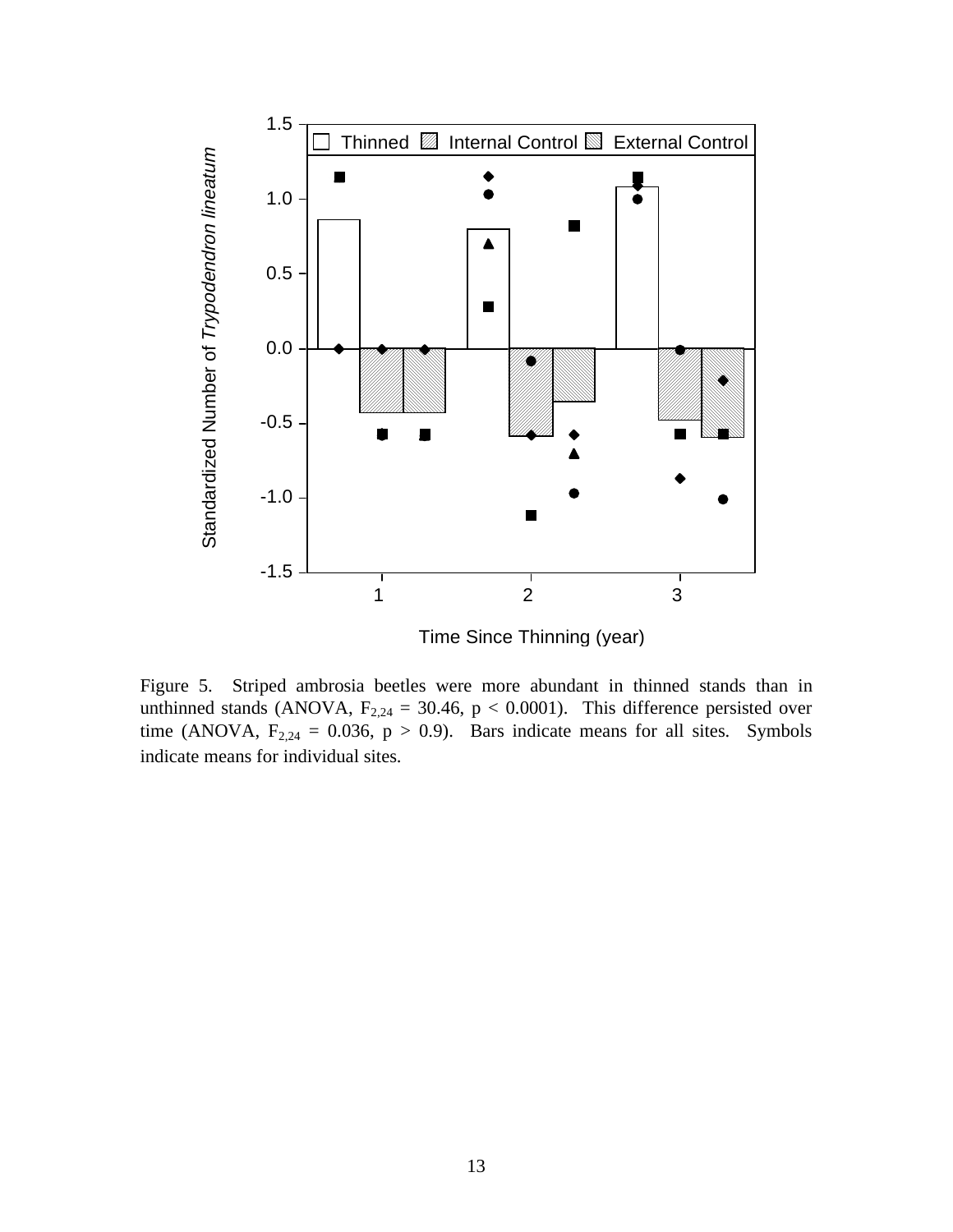

Figure 6. Abundance of striped ambrosia beetles was related to wind speed (ANOVA,  $F_{1,26} = 4.30$ , p < 0.05). Open symbols indicate first year after thinning, crossed symbols the second year, and filled symbols the third year.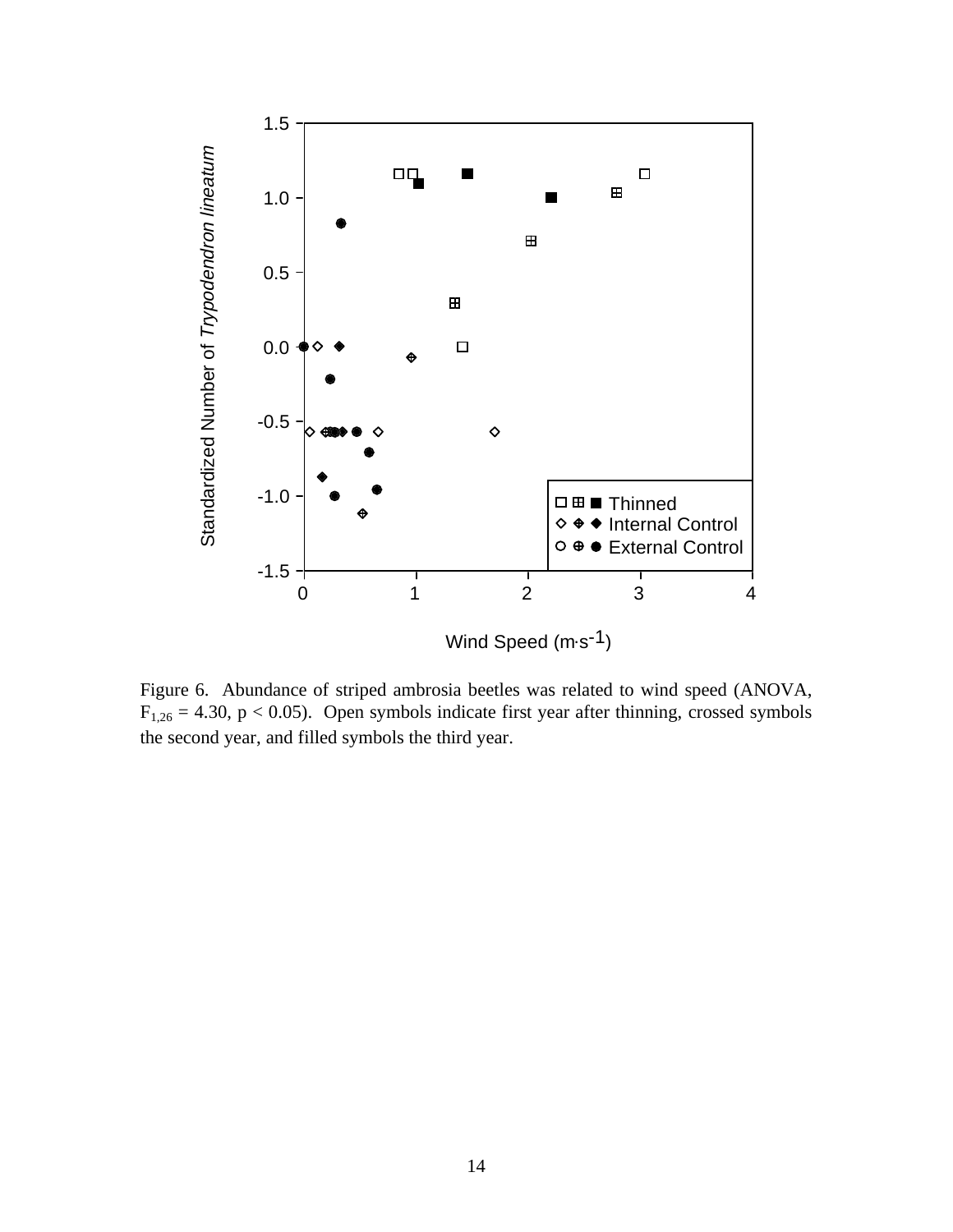

Figure 7. Attacked logs of a given species were larger than those available at a site (ANOVA,  $F_{1,554} = 31.68$ ,  $p < 0.0001$ ). Means are shown  $\pm$  SE.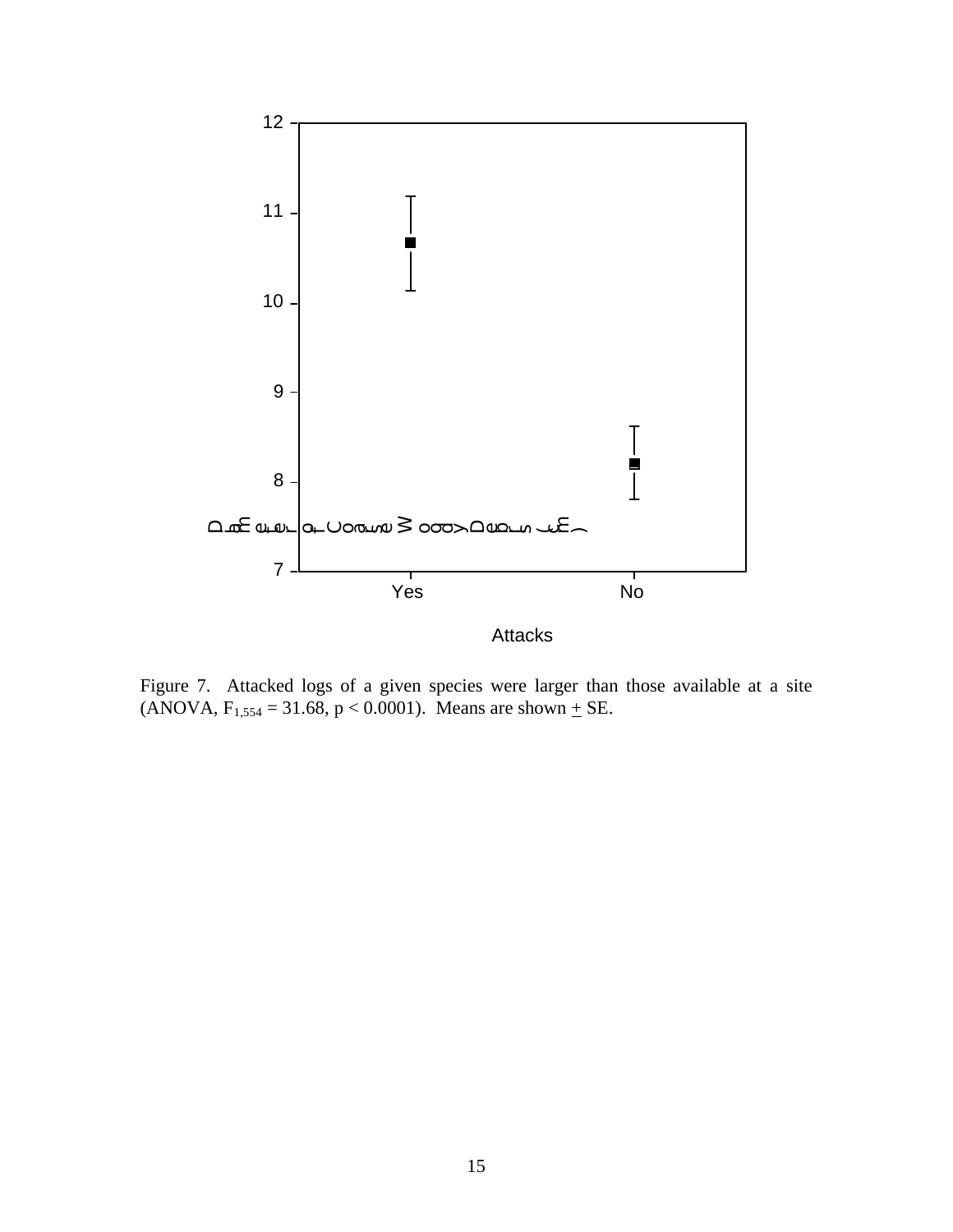

Figure 8. Relationship between percent of released beetles that were recaptured on the first day of each trial and temperature. Vertical dashed line suggests a  $19^{\circ}$  C temperature threshold for flight activity.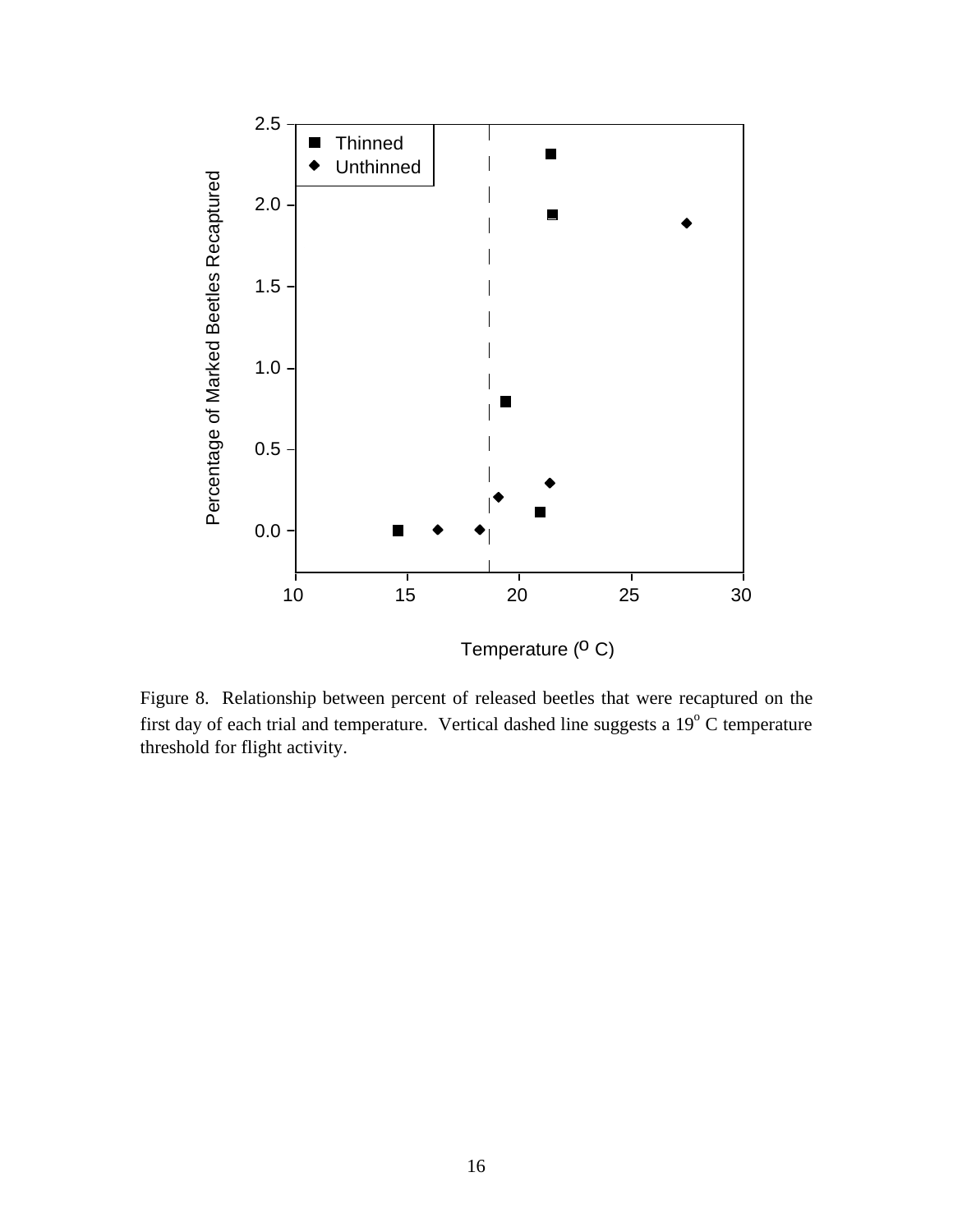

Figure 9. Comparison of the percentage of weeks above the flight threshold of  $19^{\circ}$  C at each site. The percentage of weeks above the flight threshold was generally higher in thinned stands than in unthinned stands.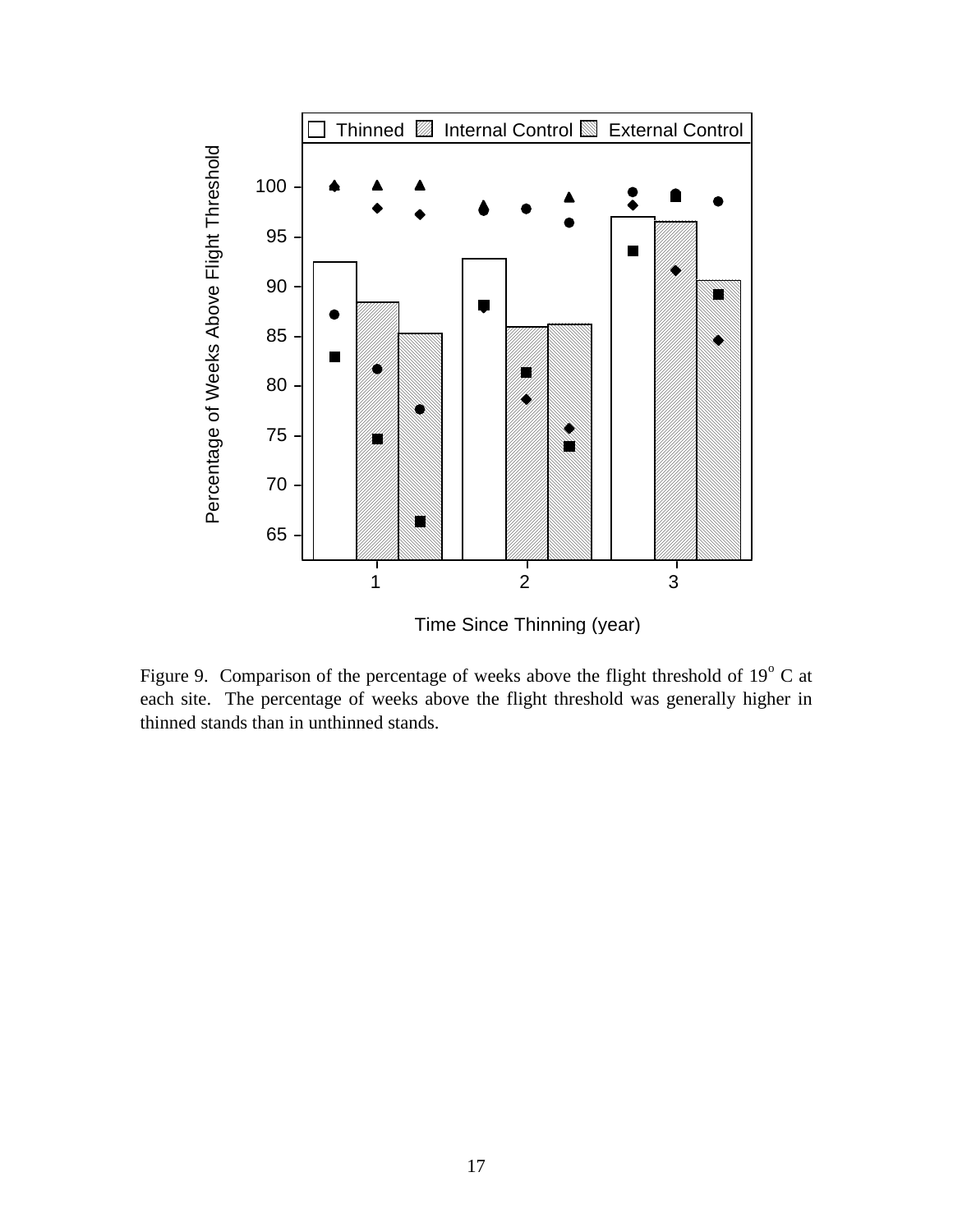

Figure 10. Marked beetles were recaptured further from the release point in thinned stands than in unthinned stands  $(\chi^2_{0.05\,[12]} = 11.14, p < 0.05)$ . Means are shown  $\pm$  SE.